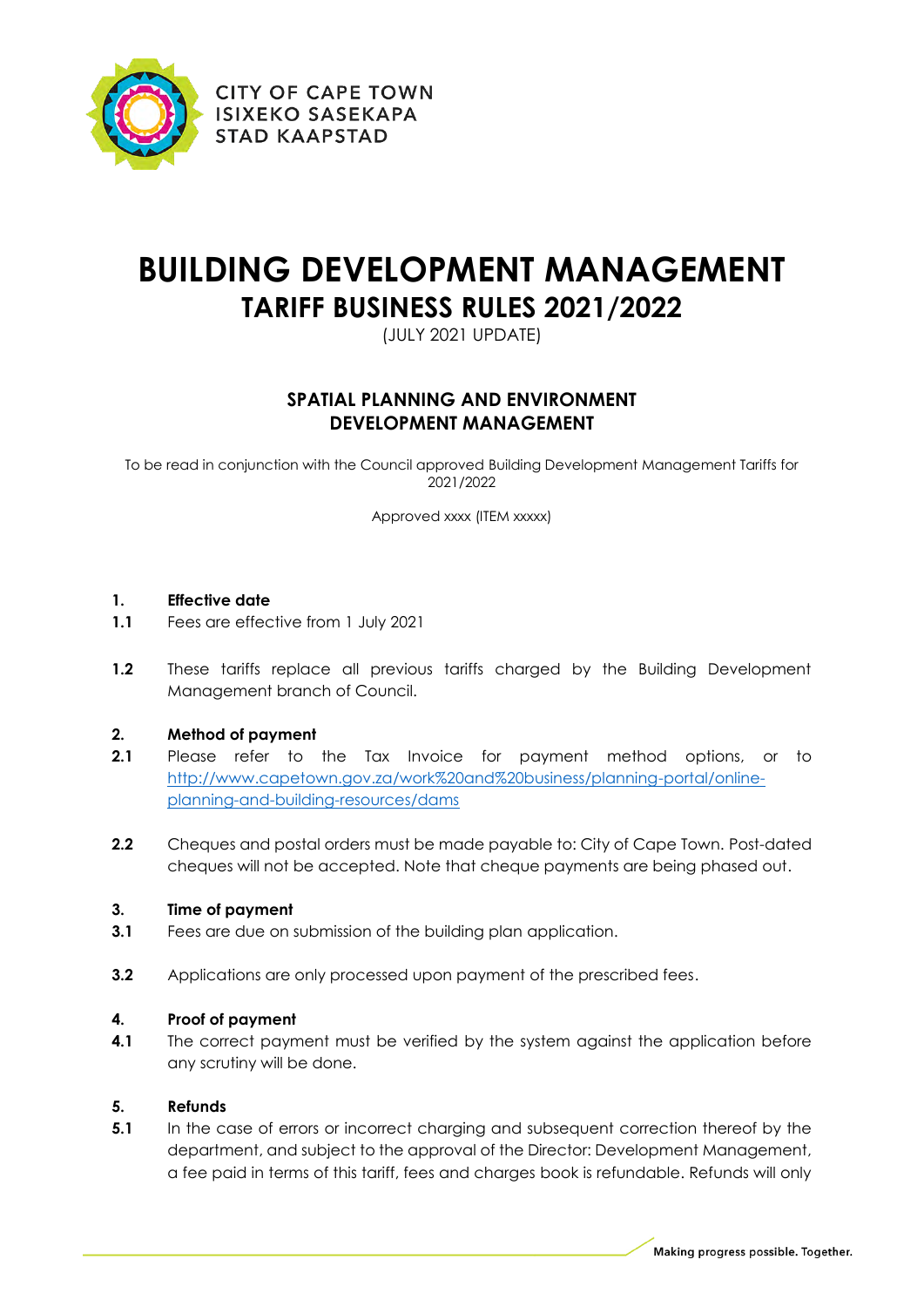be considered upon request by the applicant or owner. No refund will be paid if the fees was captured in accordance with the application form.

#### **6. Payment errors.**

**6.1** Where the applicant has made an error in payment eg overpaid an invoice or paid into the incorrect City account, reimbursement enquiries to the City can be made. Errors in the determination of the fees, under charging, must be rectified prior to the approval of the application.

#### **7. Subject to change**

- **7.1** All fees and business rules are subject to change.
- **7.2** The fees applicable at the time of submission of the application are payable.

#### **8. Exemptions**

- **8.1** The following applications are exempt from the payment of scrutiny fees:
	- Applications in respect of any building to be erected by or on behalf of the State. In this context "State" means an "organ of State" as defined in Section 239 of the Constitution. This is interpreted as those institutions which are an intrinsic part of government and those institutions outside the public service which are controlled by the State – ie where the majority of the members of the controlling body are appointed by the State or where the functions of that body and their exercise is prescribed by the State to such extent that it is effectively in control.
	- Building Plans for all buildings and structures, including Housing projects managed by the Local Authority, erected for and by the Local Authority. (Plans must be submitted and approved prior to construction.)
	- Applications in respect of alterations and/or additions to any building older than 60 years and of special heritage significance subject to the following provisos:
		- o The exemption will be applicable for internal and external alterations, including renovations and repairs, where at least two thirds of the heritage fabric is retained as determined by the City's Heritage Resource officials. The exemption will not apply to applications where only the shell of the original building is retained.
		- o The exemption will be applicable for additions to existing buildings on condition that the architectural floor area of the additions is less than 25% of the architectural floor area of the original building.
		- o The exemption will not apply to applications for new separate buildings on the same erf.
		- o The exemption will not apply to applications for new work where only a portion of the original building is retained. For example, the façade of the original building. The exemption will apply where the façade is retained and there is redevelopment within the envelope of the existing building.
		- o The exemption will not be applicable to applications for building work in urban conservation areas unless the first two criteria apply.
	- Applications in respect of any building to be erected or altered or additions thereto in the Atlantis Industrial Area as defined in the current City of Cape Town: Municipal Planning By-law.
	- All applications required to address / give effect to successful resettlement claims in terms of the Restitution of Land Rights Act, as well as in cases where land has been allocated to a successful claimant, such claimant is allowed to submit only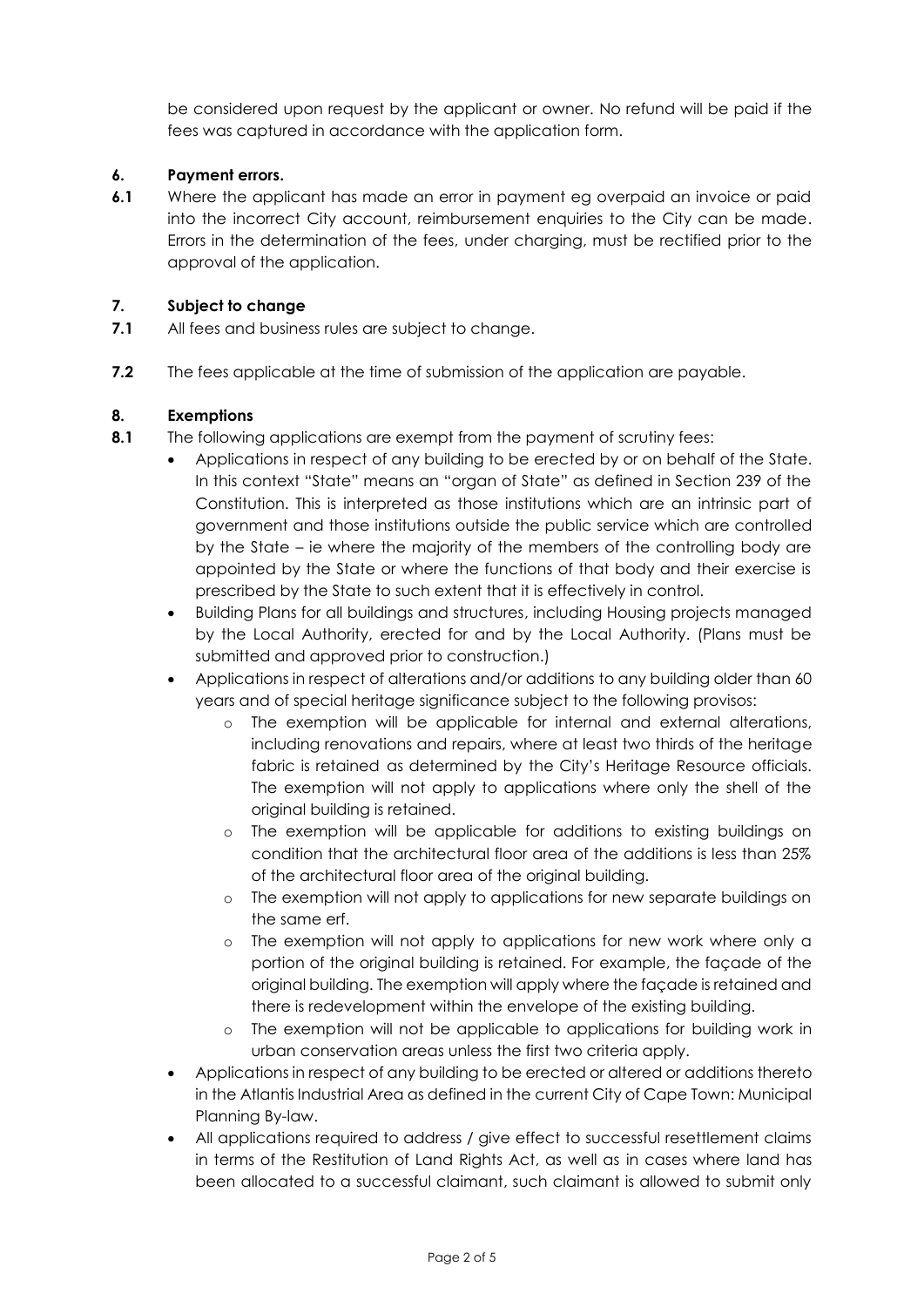one application (building plan), for residential development only which application(s) will be exempted from building plan fees as per normal fees.

- Applications from organisations providing residential facilities to the elderly and homeless children who qualify for rates relief in terms of: (a) the criteria mentioned in Item 6.7 of the Rates Policy and; (b) accreditation obtained from the Homeless Agency Committee (HOMAC) as stipulated in the Children's Act No. 38 of 2005. It will be required from the owner of the property on which the building plans is to be submitted to provide sufficient proof that he/she has been relieved from the payment of rates by the City's Revenue Department in terms of (a) or has obtained accreditation from HOMAC in terms of (b).
- Applications for the conversion, or addition to, dwelling houses, other residential units in former state subsidized housing developments or in areas where shelters is allowed, for ECD purposes will be charged for at the minimum tariff for such residential developments up to a total habitable floor area of 80m².
- The Director: Planning and Building Development Management may grant or refuse applications for the exemption of some or all the applicable Building Development application fees of a particular application which are necessitated due to changes to developments made at the request of the Environmental Management Service of the City of Cape Town in the interests of environmental or heritage conservation.
- In cases where a successful land claimant submits a building plan for a purely nonresidential development (which does not include any residential development) on land so obtained, such non-residential application is subject to all the fees applicable to any other similar application which was not obtained by way of the Restitution of Land Rights Act.
- If a successful land claimant submits a building plan for a mixed use development (which includes non-residential development) on land so obtained, such nonresidential building plan gets charged the normal fees as specific for such application as if the non-residential part of the application is a separate application from the residential part of the development.
- The Director: Planning & Building Development Management may authorise exemption from building plan application tariffs in cases where a building plan decision was set aside in a court of law and is required in terms of a court to be resubmitted to the City for decision, subject thereto that it is the same plan as originally submitted.

## **9. OTHER FEES**

- **9.1** Requests for information:
	- if information is specifically requested in terms of the "Access to Information Act," the relevant fees as prescribed in terms of that Act apply.
- **9.2** Printing fees:
	- Printing fees are charged per page according to size. Hard copies will only be made in the sizes that are available at a particular district office.
- **9.3** Extension of validity of lapsed approvals within 6months of lapse date:
	- The 50% of the applicable tariff will not be less than the minimum tariff for the relevant application type.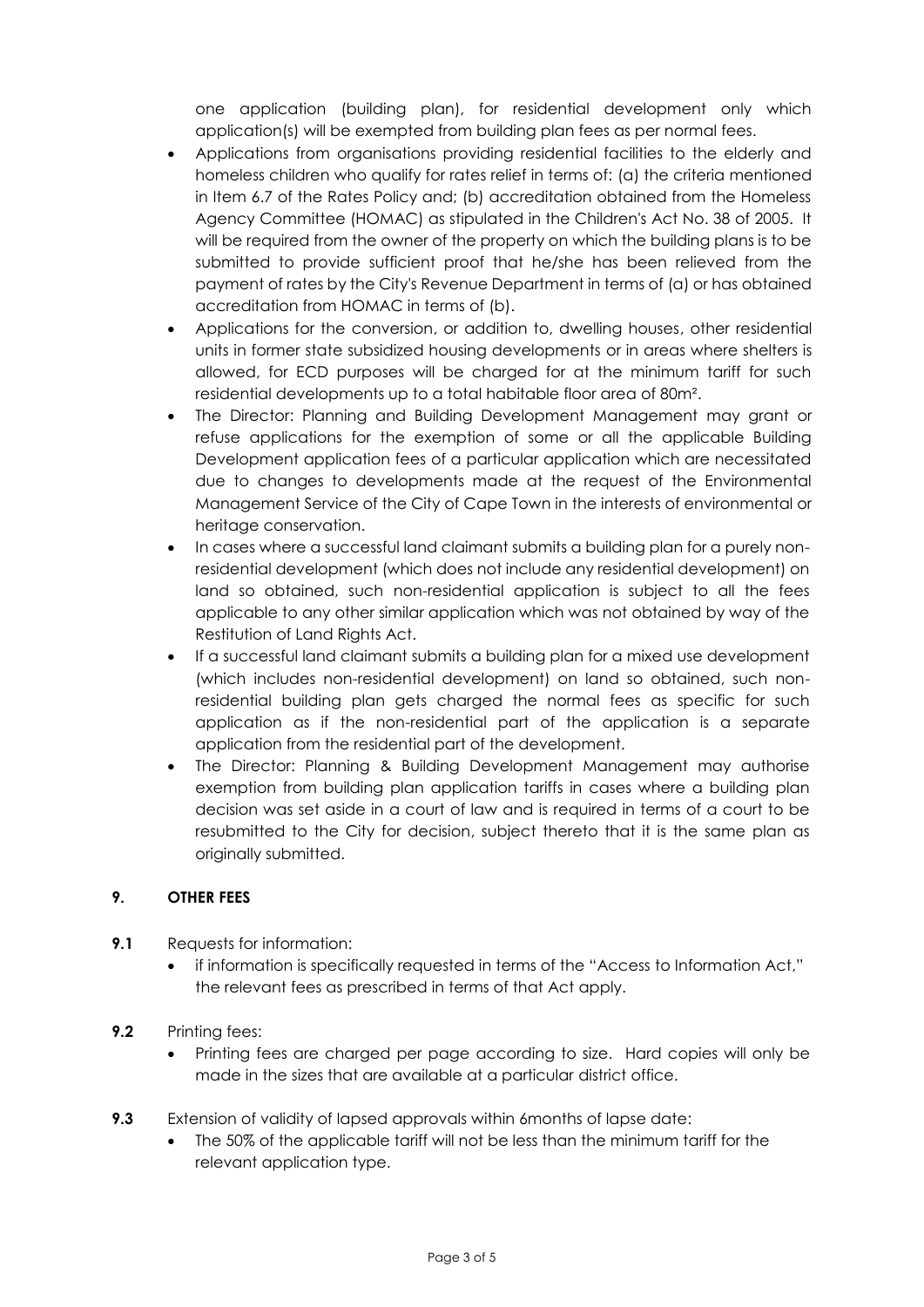- **9.3** Request for occupancy certificate for all buildings where the request is received more than 9 months after the buildings are deemed completed by Council or a permission to use was issued for a portion of the building and is now fully occupied.
	- The full submission fee as for a new submission is payable up to the maximum of the published tariff.
	- An "As Built" plan is required in all circumstances together with required certificates.

# **10. APPLICATION OF THE TARIFFS**

- **10.1** Minor Building Work:
- **10.1.1** As defined in the Building Regulations:
	- (a) the erection of any
		- (i) poultry house not exceeding 10 m<sup>2</sup> in area;
		- (ii) aviary not exceeding 20 m<sup>2</sup> in area;
		- (iii) solid fuel store not exceeding 10 m<sup>2</sup> in area and 2 m in height;
		- (iv) tool shed not exceeding 10 m<sup>2</sup> in area;
		- (v) child's playhouse not exceeding 5 m<sup>2</sup> in area;
		- (vi) cycle shed not exceeding 5 m<sup>2</sup> in area;
		- (vii) greenhouse not exceeding 15 m<sup>2</sup> in area;
		- (viii) open-sided car, caravan or boat shelter or a carport where such shelter or carport does not exceed 40 m2 in area;
		- (ix) any free-standing wall constructed of masonry, concrete, steel, aluminium or timber or any wire fence where such wall or fence does not exceed 1,8m in height at any point above ground level and does not retain soil;
		- (x) any pergola;
		- (xi) private swimming-pool;
		- (xii) change room, not exceeding 10 m<sup>2</sup> in area, at a private swimming-pool;
	- (b) the replacement of a roof or part thereof with the same or similar material;
	- (c) the conversion of a door into a window or a window into a door without increasing the width of the opening;
	- (d) the making of an opening in a wall which does not affect the structural safety of the building concerned;
	- (e) the partitioning or the enlarging of any room by the erection or demolition of an internal wall if such erection or demolition does not affect the structural safety of the building concerned;
	- (f) the erection of any solar water heater not exceeding  $6 \text{ m}^2$  in area on any roof or 12 m<sup>2</sup> when erected other than on any roof; and
	- (g) the erection of any other building where the nature of the erection is such that in the opinion of the building control officer it is not necessary for the applicant to submit, with his application, plans prepared in full conformity with these regulations;
- **10.1.2** As defined by the Building Control officer in terms AZ2, Definitions in the Building Regulations:
	- Replace definition (ix) any free-standing wall constructed of masonry, concrete, steel, aluminium or timber or any wire fence where such wall or fence does not exceed  $1.8m$  2.5m in height at any point above ground level and does not retain soil to a max length of 500 m thereafter at 0.85% of the estimated value for the total wall.
	- Reconstruction of fire or natural disaster damaged buildings at applicable rate as per single/other/non-residential categories.